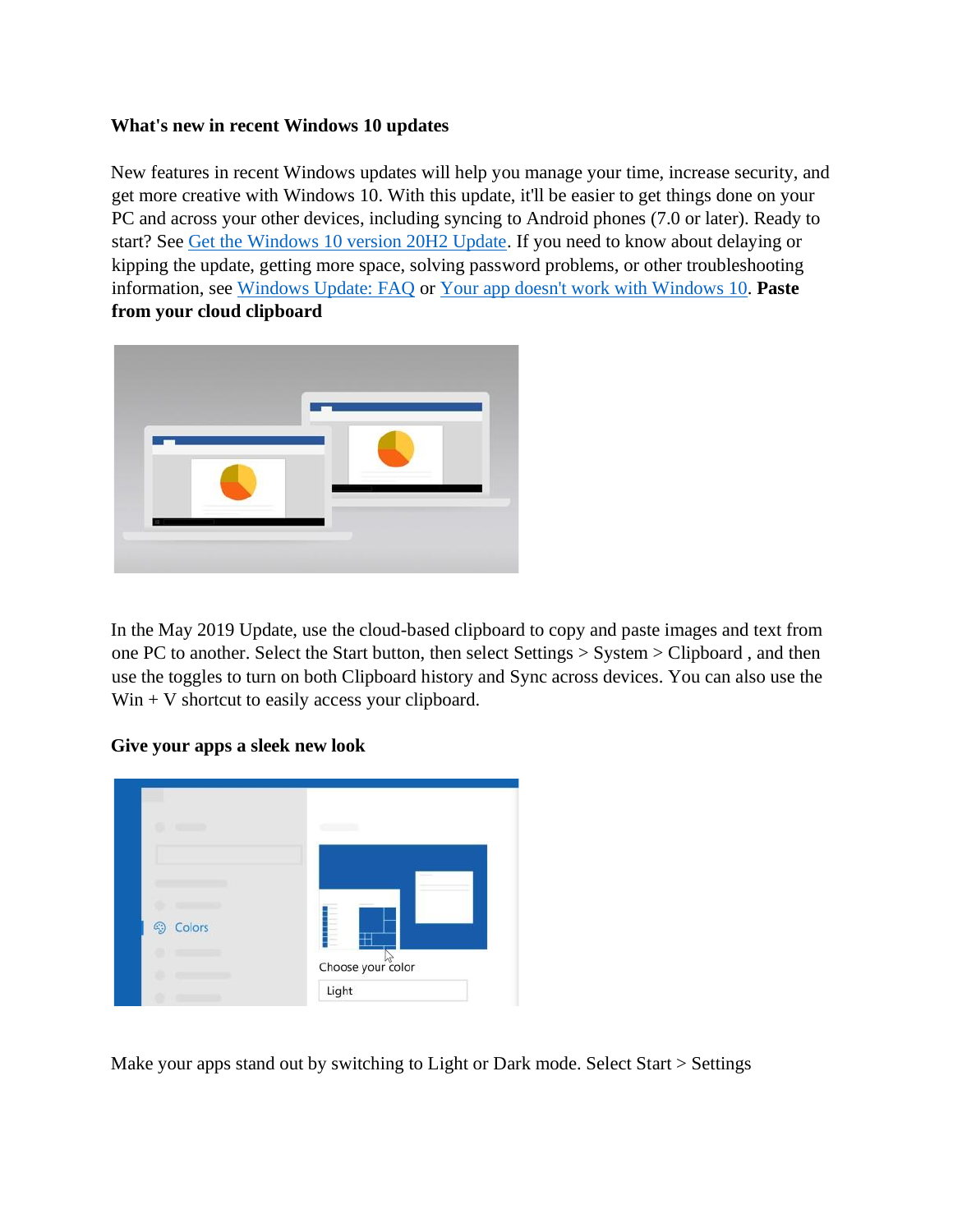>Personalization > Colors .Under Choose your color, select either Light or Dark mode.



# **Add emoji from your keyboard**

Express yourself however and wherever you want. Press Windows logo key + period (.) to open an emoji panel. Use emojis to create faces with text, and symbols—like punctuation and currency—to make a statement.

## **Automatically back up your precious folders**

Keep your Documents, Pictures, and Desktop folders automatically backed up with OneDrive so they're protected even if you lose your PC. On the right side of the taskbar, select OneDrive > More > Settings. On the AutoSave tab, select Update folders and specify which folders you'd like to automatically sync.

#### **Make your pointer easier to see**

| Change pointer size<br>ı,<br>m <sup>2</sup><br><b>NS</b> Cursor & pointer<br>Change pointer color<br>٠ |                | Cursor & pointer |
|--------------------------------------------------------------------------------------------------------|----------------|------------------|
|                                                                                                        | Ease of Access |                  |
|                                                                                                        |                |                  |
| ×                                                                                                      |                |                  |

If you're having trouble spotting your pointer on your screen, make it bigger or change the color. Select Start > Settings > Ease of Access > Cursor & pointer.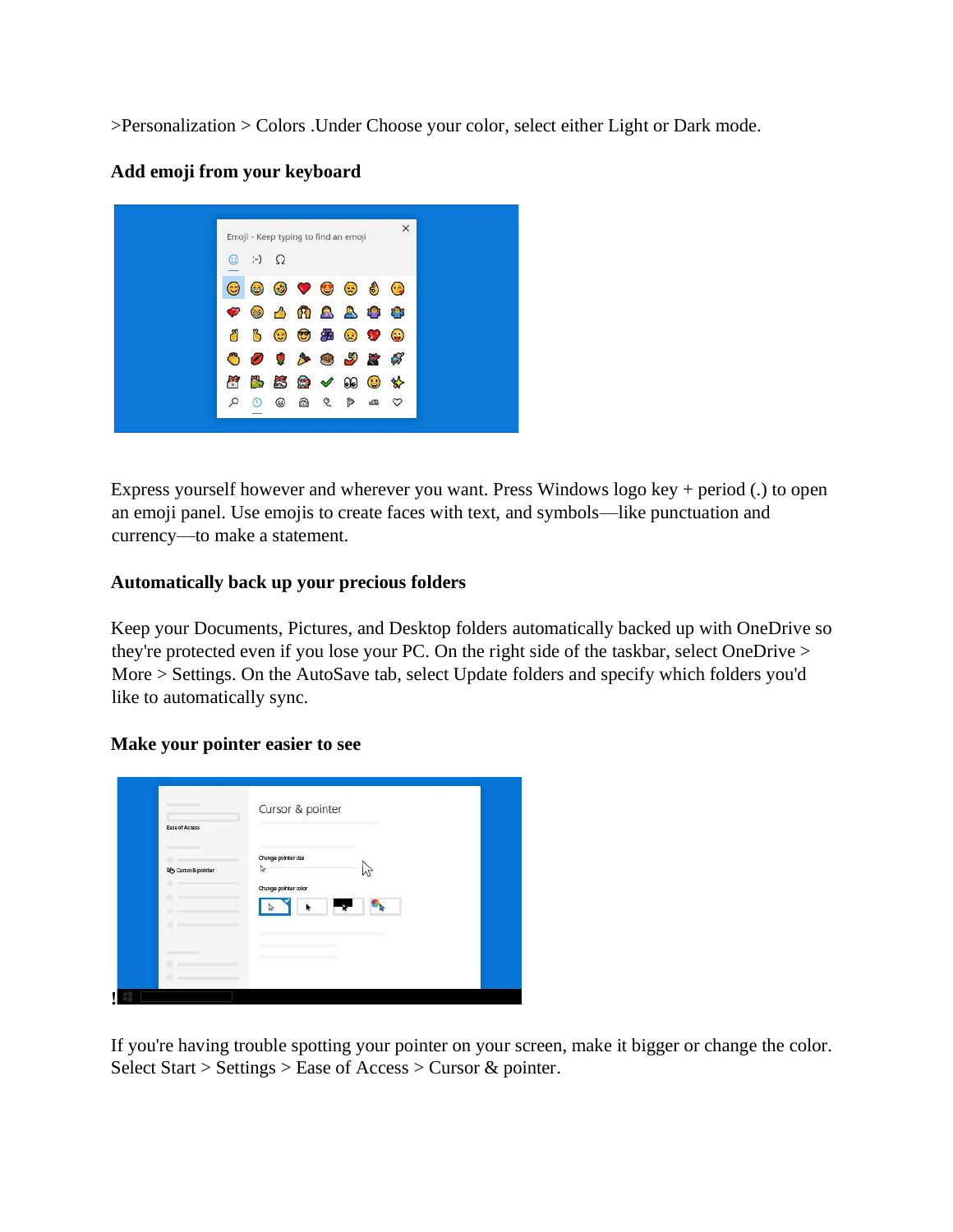

**Use Snip & Sketch to capture, mark up, and share images** 

Screen sketch is now called Snip & Sketch. Open Snip & Sketch to take a snip of what's on your screen or to mark up and share a previous image. To quickly take a snip, press **Use Snip & Sketch to capture, mark up, and share images** the Windows logo key + Shift +S. You'll see your screen darken and your cursor displayed as a cross. Choose a point at the edge of the area you want to copy and left-click the cursor. Move your cursor to highlight the area you want to capture. The area you capture will appear on your screen. The image you snipped is saved to your clipboard, ready for pasting into an email or document. If you want to edit the image, select the notification that appears after you've made your snip. Snip & Sketch offers options to save, copy, or share and includes a pen, highlighter, and an eraser, all with variable line widths.

|                  | Windows Update           |
|------------------|--------------------------|
| C Windows Update |                          |
|                  |                          |
|                  |                          |
|                  | Pause updates for 7 days |
|                  |                          |
|                  |                          |

**Pause updates until a convenient time** 

To temporarily delay updates for your device, go to Start > Settings > Update & Security > windows Update , and then select Pause updates. Once you reach the pause limit, you'll need to get the latest updates before you can pause again.